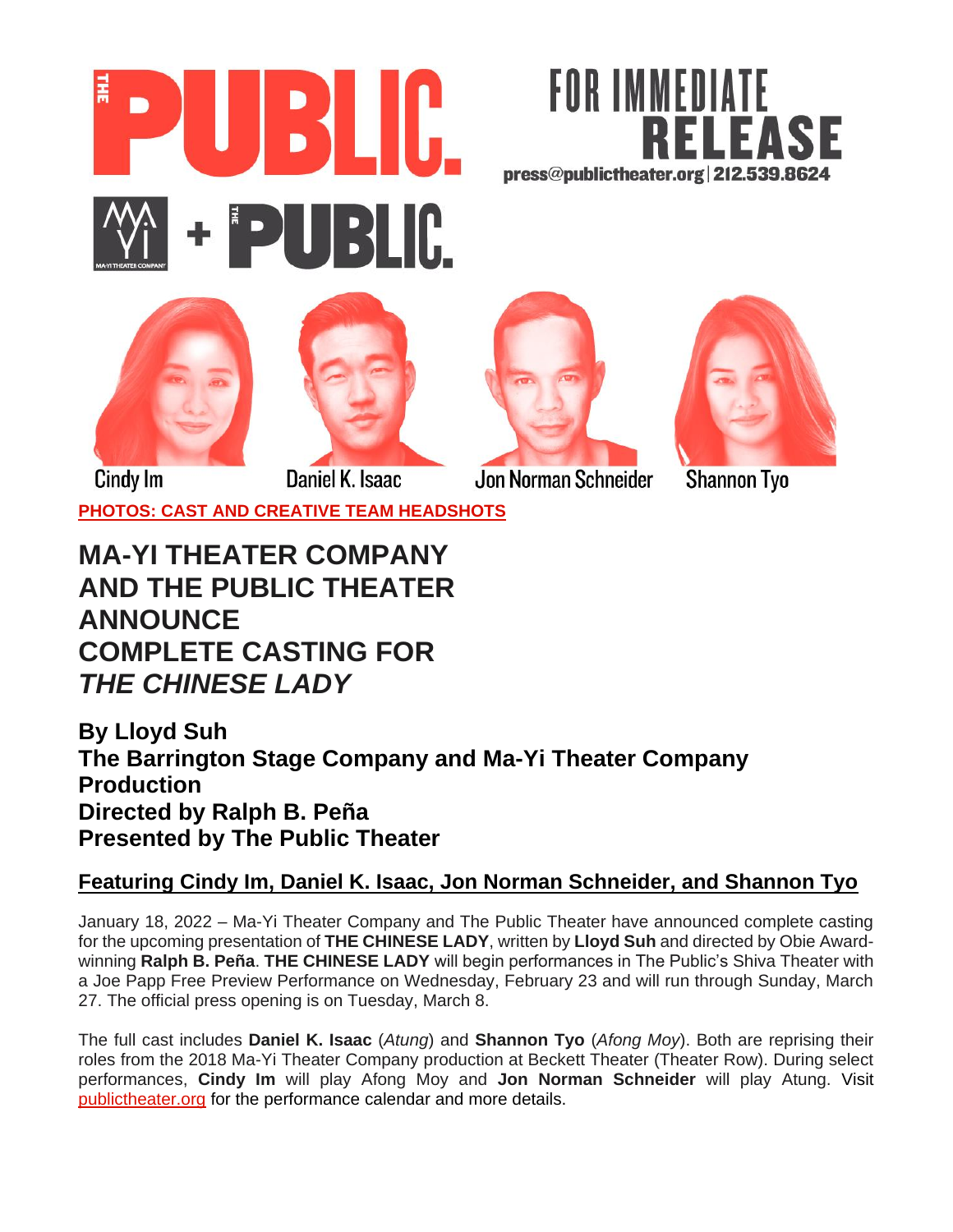Inspired by the true story of the first Chinese woman to step foot in America, Lloyd Suh's criticallyacclaimed play, **THE CHINESE LADY**, is a tale of dark poetic whimsy and a unique portrait of the United States as seen through the eyes of a young Chinese girl. In 1834, 16-year-old Afong Moy sailed into New York Harbor and was immediately put on display for a paying public who were mesmerized by her exotic ways and horrified by her tiny bound feet. As audiences follow Moy's travels through America as a living exhibit for decades, **THE CHINESE LADY** shares her impressions of a young country struggling with how to define itself.

**THE CHINESE LADY** will feature scenic design by Junghyun Georgia Lee, costume design by Linda Cho, lighting design by Jiyoun Chang and Elizabeth Mak, sound design and original music by Fabian Obispo, and projection design by Shawn Duan. Maggie Manzano will serve as the production stage manager and Brody Thrash as the stage manager.

This production marks the second collaborative production between Ma-Yi Theater Company and The Public Theater following a successful run of *Teenage Dick* by Mike Lew in 2018. The Public is proud to be presenting this important story onstage and continues to honor and celebrate Ma-Yi's important mission of providing a home for Asian American artists, while producing theater that breaks boundaries.

Effective January 21, 2022, until further notice, The Public will require proof of a complete COVID-19 vaccination, including proof of a booster dose (for those eligible in accordance with CDC guidelines) by the date of attendance for access to the facility, theaters, and restaurant. Approved face masks will be required at all times, including while watching a performance, with exceptions for attendees in Joe's Pub and The Library at The Public, who are actively eating and drinking. For complete health and safety protocols, visit [Safe At The Public.](http://thepublic.nyc/safeatthepublic)

The Library at The Public will reopen on January 22, serving food and drink Tuesday through Sunday beginning at 5:00 p.m. and closing at midnight. The Library will be closed on Mondays. For more information, visit [publictheater.org.](http://www.publictheater.org/)

# **BIOS:**

**RALPH B. PEÑA** *he/him* (*Director*) is the Artistic Director of Ma-Yi Theater Company in New York. Recent directing projects include *The Chinese Lady, Felix Starro, Among The Dead, Once Upon a (korean) Time,* and the short film *Vancouver*. His work has been seen on the stages of The Public Theater, Long Wharf Theater, Ensemble Studio Theater, Victory Gardens, La Jolla Playhouse, Laguna Playhouse, and The Children's Theater Company, among others. He is the recipient of an Obie Award for his work on *The Romance of Magno Rubio*.

**LLOYD SUH** *he/him* (*Playwright*) is also the author of *Bina's Six Apples* (premiering at Children's Theatre Co. and Alliance Theater this season), *Charles Francis Chan Jr.'s Exotic Oriental Murder Mystery, American Hwangap, The Wong Kids in the Secret of the Space Chupacabra Go!, Jesus in India*, and others, produced with Ma-Yi, Magic, EST, NAATCO, Milwaukee Rep, and more, including internationally at the Cultural Center of the Philippines and with PCPA in Seoul, South Korea. He has received a Guggenheim Fellowship, the Herb Alpert Award in the Arts, and the Horton Foote Prize. He was elected in 2016 to the Dramatists Guild Council.

**CINDY IM** *she/her* (*Afong Moy Alternate*). Im's international theater credits include *11 Septembre 2001* (Theatre Dijon Bourgogne/REDCAT Center for New Performance). She has performed Off-Broadway in *The World of Extreme Happiness* (Manhattan Theatre Club). Im's regional credits include *Hannah and the Dread Gazebo*, *Julius Caesar*, *Great Expectations*, *The Winter's Tale* (Oregon Shakespeare Festival); *Vietgone, The Orphan of Zhao, Stuck Elevator*, *4000 Miles* (American Conservatory Theater); *The Orphan of Zhao* (La Jolla Playhouse); *Miss Bennet: Christmas at Pemberley* (Marin Theatre Company); *Twelfth Night* (California Shakespeare Theater); *The Snow Queen* (San Jose Repertory Theatre); *The World of*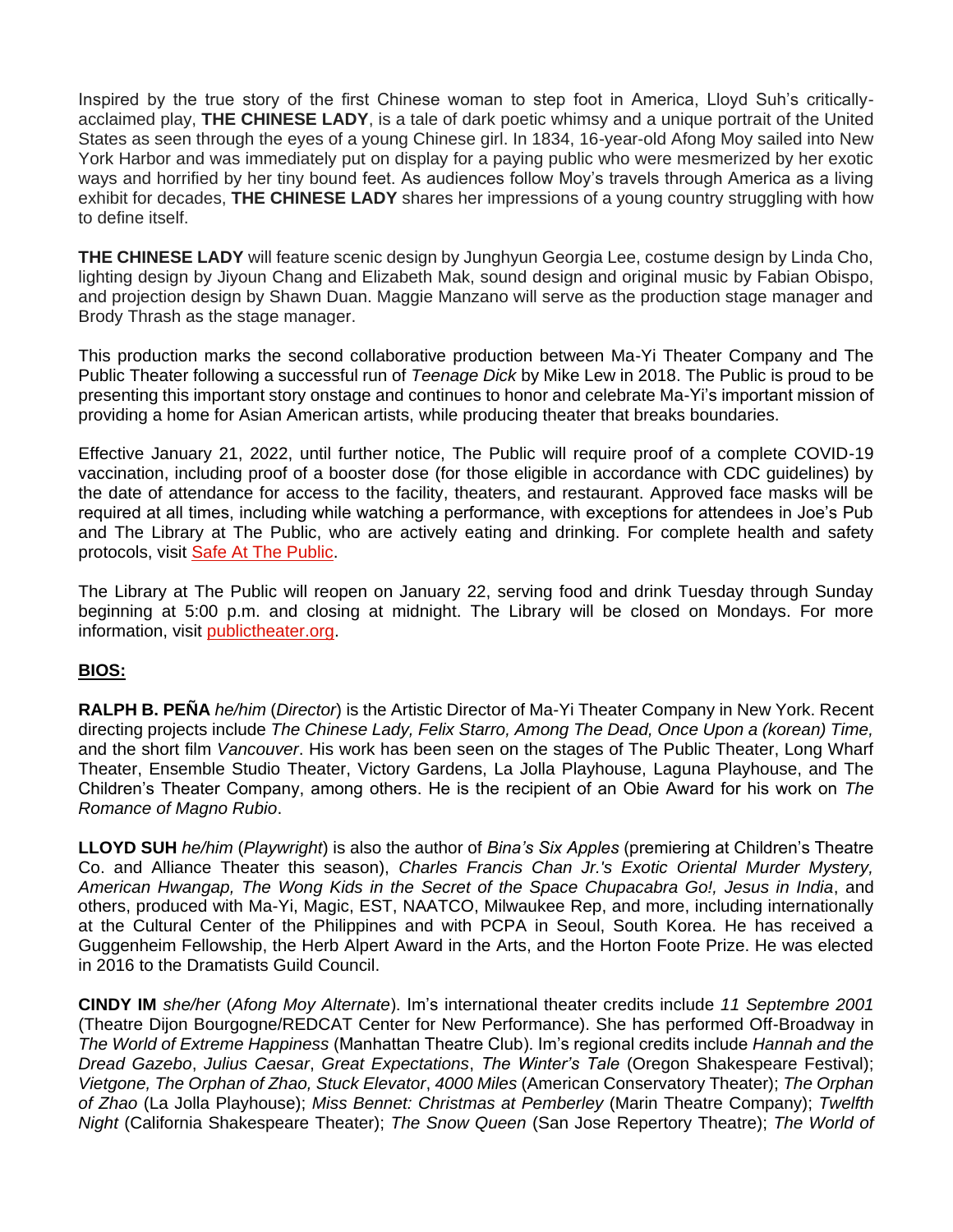*Extreme Happiness* (Goodman Theatre); and *Measure for Measure* (Seattle Shakespeare Company). She has appeared on television on "Manifest" (NBC) and in the film *Tigertail* (Netflix).

**DANIEL K. ISAAC** *he/him* (*Atung*). Isaac's Public Theater credits include *La Divina Caricatura* (Under the Radar Festival 2013)*.* He has performed Off-Broadway in *You Never Touched the Dirt* (Clubbed Thumb), *The Chinese Lady* (Ma-Yi), *The Gentleman Caller* (Abingdon), *Sagittarius Ponderosa* (NAATCO), *Underland* (59E59), *La Divina Caricatura* (La MaMa & St. Ann's), and *Anna Nicole the Opera* (BAM). Isaac's regional credits include *The Chinese Lady* (Barrington Stage), *The Ballad of Little Jo* (Two River), and *Miss Electricity* (La Jolla Playhouse). His film/TV credits are six seasons as Ben Kim on "Billions" (Showtime); *The Drummer* (opposite Danny Glover); "The Expecting" (Quibi); "The Deuce;" "Crashing;" *Too Big To Fail* (HBO); *Money Monster* (dir. Jodie Foster); "The Jim Gaffigan Show" (TV LAND); "Person of Interest" (CBS); and Jeremy on "The Other Two" (Comedy Central). He is a graduate of USCD and BADA. [DanielKIsaac.com](https://nam10.safelinks.protection.outlook.com/?url=http%3A%2F%2Fdanielkisaac.com%2F&data=04%7C01%7C%7C44686163e5e24a4217f808d9cfcb92fd%7C819f3c4644b8404c8220f690820adca2%7C0%7C0%7C637769295542575170%7CUnknown%7CTWFpbGZsb3d8eyJWIjoiMC4wLjAwMDAiLCJQIjoiV2luMzIiLCJBTiI6Ik1haWwiLCJXVCI6Mn0%3D%7C3000&sdata=ZTC0YgPkYivussEJQefb14zVmlyTyDAhUOXZVxhNZn8%3D&reserved=0)

**JON NORMAN SCHNEIDER** *he/him* (*Atung Alternate*). Schneider has previously performed at The Public Theater in *Awake & Sing!* (with NAATCO) and *Durango*. Other New York credits include the title role in *Henry VI Parts 1-3* (NAATCO), *Lunch Bunch* (Clubbed Thumb), *The Oldest Boy* (LCT), *Queens Boulevard (the musical)* (Signature), *A Map of Virtue* (13P), among others. Regionally, Schneider has performed at Actors Theatre of Louisville, Alley, Alliance, Barrington Stage Company, Dorset Theatre Festival, the Goodman, the Huntington, Kennedy Center, Long Wharf Theatre, Magic, McCarter, Milwaukee Rep, Mosaic, Northern Stage, and The Old Globe. His film credits include *Bitter Melon*, *Manila Is Full of Men Named Boy*, *The Normals*, and HBO's *Angel Rodriguez*. Selected TV credits are "The Endgame," "Succession," "Jessica Jones," "Veep," "30 Rock," and "Law & Order: Criminal Intent."

**SHANNON TYO** *she/her* (*Afong Moy*). Tyo's Off-Broadway credits include *The Chinese Lady* (Ma-Yi), *Kentucky* (EST), and *Bikeman* (Tribeca PAC). Select regional credits include *The Good Book* (Berkeley Rep), *Fun Home* (Baltimore Center Stage), *Broadway Bounty Hunter* (Barrington Stage), *Smart People* (Geva Theatre), *Bright Half Life* (Kitchen Theatre), *The White Snake* (The Old Globe), *Miss Saigon* (Pioneer Theatre, Music Theatre Wichita), and *The 25th Annual Putnam County Spelling Bee* (Northern Stage). Tyo has appeared on "30 Rock" (NBC), "The Last O.G." (TBS), and "Rediscovering Christmas" (Lifetime). Her audio credits include *The MS Phoenix Rising* (Playwrights Horizons), *antarctica* (Two River Theater), *Half the Sky* (5th Avenue Theater), *The Girl from the Sea* (2021 SOVAS Award, Audiobook Narration), and *Vancouver* (Ma-Yi). [shannon-tyo.com](http://www.shannon-tyo.com/)

#### **ABOUT MA-YI THEATER COMPANY:**

**MA-YI THEATER COMPANY** was founded in 1989 for the production and development of new plays and performance work discussing and engaging with the Filipino American experience. In 1998, responding to the growing need for a developmental venue for Pan-Asian American texts, Ma-Yi expanded its mission to include works by Asian American playwrights of all ethnicities and origins. Its numerous acclaimed productions include Haruna Lee's *Suicide Forest*, Jessica Hagedorn & Fabian Obispo's *Felix Starro*, Mike Lew's *Teenage Dick* and *Bike America*, Qui Nguyen's *The Inexplicable Redemption of Agent G* and *Soul Samurai* (with Vampire Cowboys), Hansol Jung's *Among The Dead*, Lloyd Suh's *The Chinese Lady*, and Lonnie Carter's *The Romance of Magno Rubio*. In the wake of the COVID-19 pandemic, Ma-Yi pivoted to the creation and production of digital content from Asian American artists to keep members of the community employed – this endeavor was known as Ma-Yi Studios. Productions to come out of Ma-Yi Studios include short films like *Sophocles in Staten Island* and *Vancouver* (produced in association with Chicago International Puppet Theater Festival); short subjects like *Pinoy Street Dancers* and *A Divergent War: Songs for the Pandemic*; and digital readings of plays such as *Clippy & Ms. U*, *Final Boarding Call* (in association with WP Theater), *ONCE UPON A (korean) TIME, My H8 Letter to the Gr8 American Theatre*, *Dong Xuan Center*, and *The House of Billy Paul*; and more. Ma-Yi Theater Company's works have won a total of 10 Obie Awards, 3 Lucille Lortel Awards, an Off-Broadway Alliance Award, a Richard Rodgers Award, a Drama Desk nomination for Best Play, numerous Henry Hewes Design Award nominations, and in May 2010, a special Drama Desk award for "more than two decades of excellence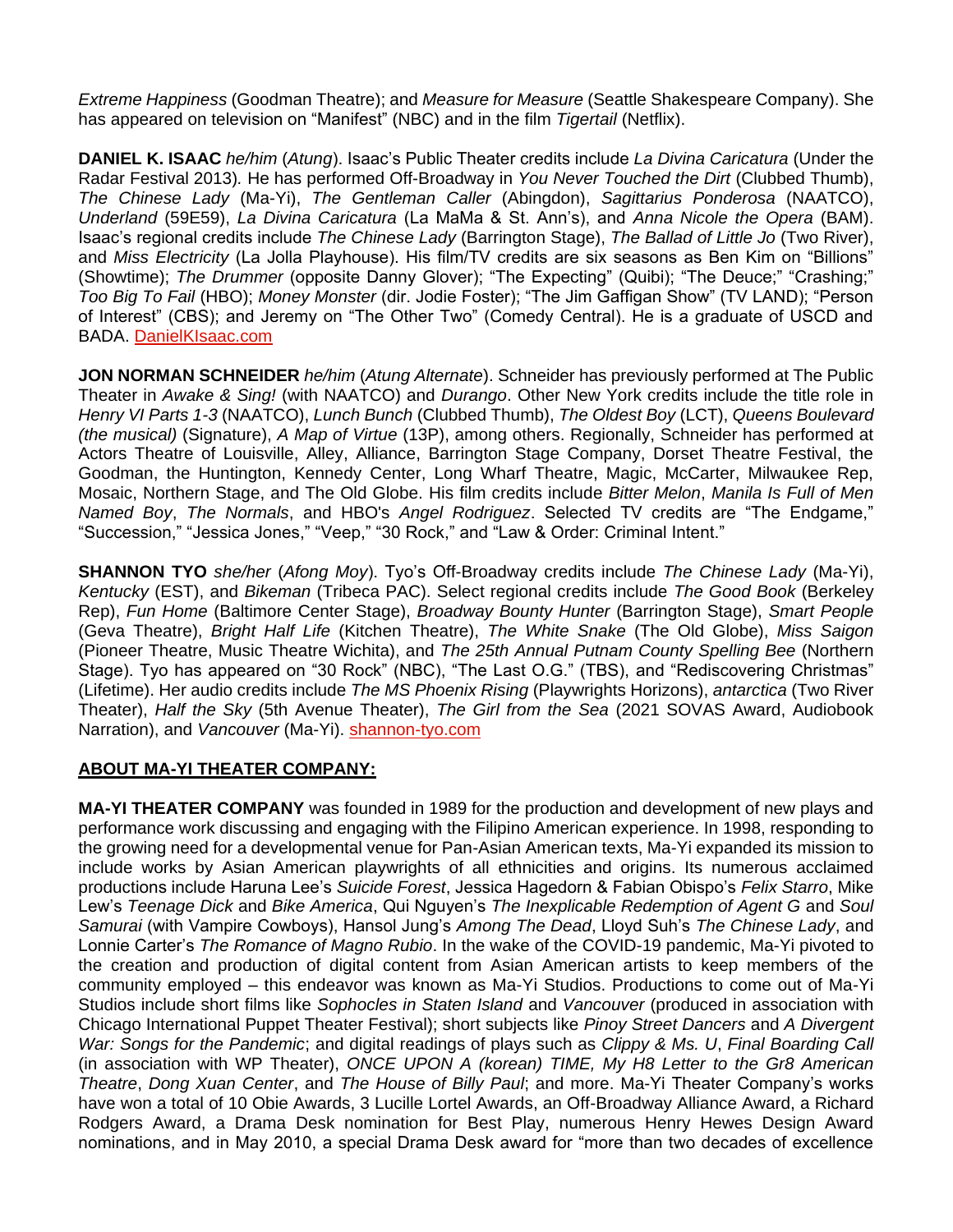and for nurturing Asian American voices in stylistically varied and engaging theatre." Ma-Yi Theater Company is currently under the leadership of Producing Artistic Director Ralph B. Peña.

### **ABOUT THE PUBLIC THEATER:**

**THE PUBLIC** continues the work of its visionary founder Joe Papp as a civic institution engaging, both onstage and off, with some of the most important ideas and social issues of today. Conceived over 60 years ago as one of the nation's first nonprofit theaters, The Public has long operated on the principles that theater is an essential cultural force and that art and culture belong to everyone. Under the leadership of Artistic Director Oskar Eustis and Executive Director Patrick Willingham, The Public's wide breadth of programming includes an annual season of new work at its landmark home at Astor Place, Free Shakespeare in the Park at The Delacorte Theater in Central Park, the Mobile Unit touring throughout New York City's five boroughs, Public Forum, Under the Radar, Public Lab, Public Works, Public Shakespeare Initiative, and Joe's Pub. Since premiering *HAIR* in 1967, The Public continues to create the canon of American Theater and is currently represented on Broadway by the Tony Award-winning musical *Hamilton*  by Lin-Manuel Miranda and *Girl From the North Country*. Their programs and productions can also be seen regionally across the country and around the world. The Public has received 59 Tony Awards, 184 Obie Awards, 55 Drama Desk Awards, 58 Lortel Awards, 34 Outer Critic Circle Awards, 13 New York Drama Critics' Circle Awards, 58 AUDELCO Awards, 6 Antonyo Awards, and 6 Pulitzer Prizes[.](http://publictheater.org/) [publictheater.org](http://publictheater.org/)

The Public Theater stands in honor of the first inhabitants and our ancestors. We acknowledge the land on which The Public and its theaters stand—the original homeland of the Lenape people. We acknowledge the painful history of genocide and forced removal from this territory. We honor the generations of stewards and we pay our respects to the many diverse indigenous peoples still connected to this land.

**The LuEsther T. Mertz Charitable Trust** provides leadership support for The Public Theater's yearround activities.

#### **TICKET INFORMATION**

**THE CHINESE LADY** begins performances in The Public's Shiva Theater on Wednesday, February 23 and will run through Sunday, March 27, with an official press opening on Tuesday, March 8.

Public Theater Partner, Supporter, and full-price single tickets can be accessed by visiting [publictheater.org,](http://www.publictheater.org/) calling **212.967.7555**, or in person at the Taub Box Office at The Public Theater at 425 Lafayette Street.

The Public's Joseph Papp Free Performance initiative will offer free tickets to the performance on Wednesday, February 23 available via an online lottery.

The performance schedule is Tuesday through Sunday at 8:00 p.m., and Saturday at 2:00 p.m. **Alternates Jon Norman Schneider and Cindy Im will be performing in the following shows**: Saturday, March 12 at 2:00 p.m.; Sunday, March 13 at 8:00 p.m.;Tuesday, March 15 at 8:00 p.m.; and Tuesday, March 22 at 8:00 p.m. Alternate **Cindy Im** will perform with **Daniel K. Isaac** on Saturday, March 19 at 8:00 p.m. Alternate **Jon Norman Schneider** will perform with **Shannon Tyo** on Saturday, March 26 at 2:00 p.m.

The **Open Captioned** performance with **Chinese translations** will be at 2:00 p.m. on Saturday, March 5 and at 8:00 p.m. on Saturday, March 19. There will also be an **Open Captioned** performance in English at 2:00 p.m. on Saturday, March 12. The **Audio Described** performance will be at 2:00 p.m. on Saturday, March 19.

For this production of **THE CHINESE LADY**, The Public will also be offering a **Sensory Friendly**  performance at 2:00 p.m. on Saturday, March 26. This performance will include adjusted technical elements, preparatory materials, sensory supports, flexible and relaxed expectations for audience